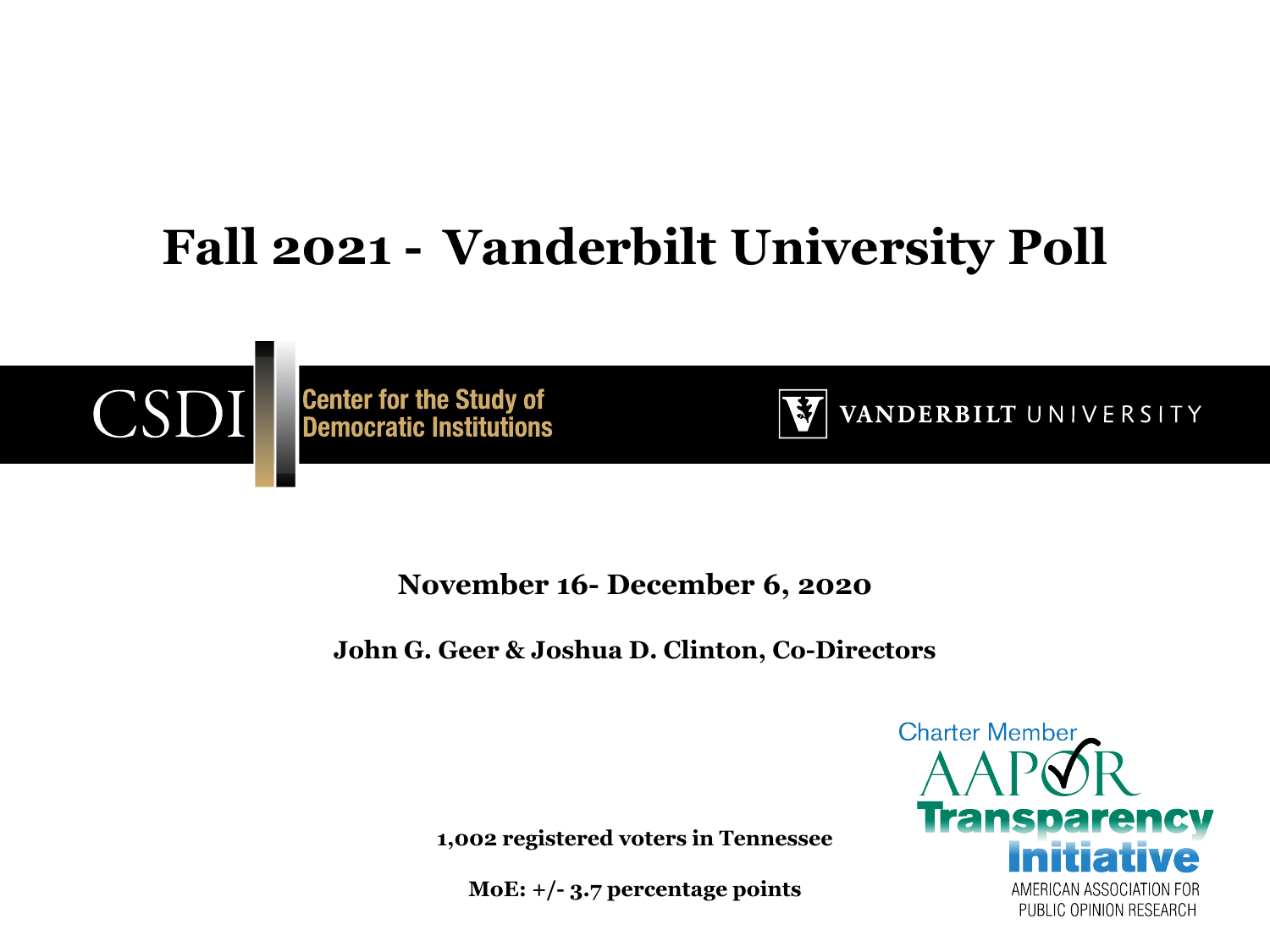# Poll Information

- AAPOR Transparency Initiative Charter Member.
- 1002 respondents selected from TN Voter Registration Lists
- Results weighted to match voter demographics according to Current Population Survey of the US Census: sex, age, race, education, region.
- Contacted up to 5 times via landline (325) and cellphone (677).
- Interviewed in English by professionally trained interviewers.
- Field Period: 11/16 12/6.
- Margin of Error:  $+/- 3.7$  percentage points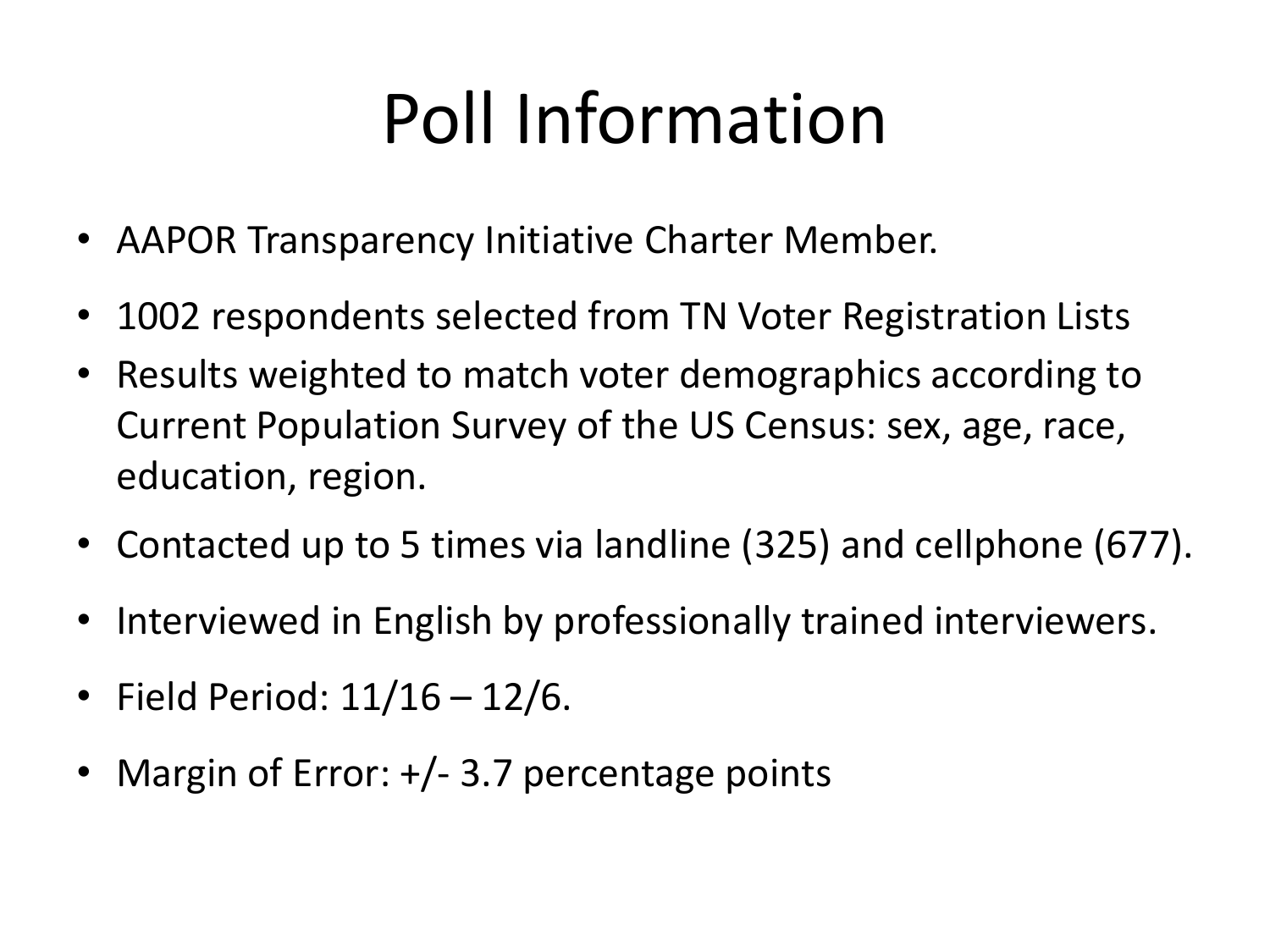# Selected Sample Characteristics

|                  |                           | <b>Sample</b>    |
|------------------|---------------------------|------------------|
| Zipcode<br>based | East                      | $369/1002 = 37%$ |
|                  | <b>Nashville</b>          | $235/1002 = 24%$ |
|                  | Central (excl. Nashville) | $209/1002 = 20%$ |
|                  | West/Memphis              | $189/1002 = 19%$ |
|                  |                           | <b>Sample</b>    |
| Zipcode<br>based | Urban                     | $432/1002 = 43%$ |
|                  | Rural                     | $300/1002 = 30%$ |
|                  | Suburban                  | $270/1002 = 27%$ |
| Self-Reported    |                           | <b>Sample</b>    |
|                  | <b>Public K-12 Parent</b> | $229/1002 = 23%$ |
|                  | Other                     | $772/1002 = 77%$ |
|                  |                           | <b>Sample</b>    |
| Self-Reported    | Republican                | $359/1002 = 36%$ |
|                  | Independent               | $412/1002 = 41%$ |
|                  | Democrat                  | $218/1002 = 22%$ |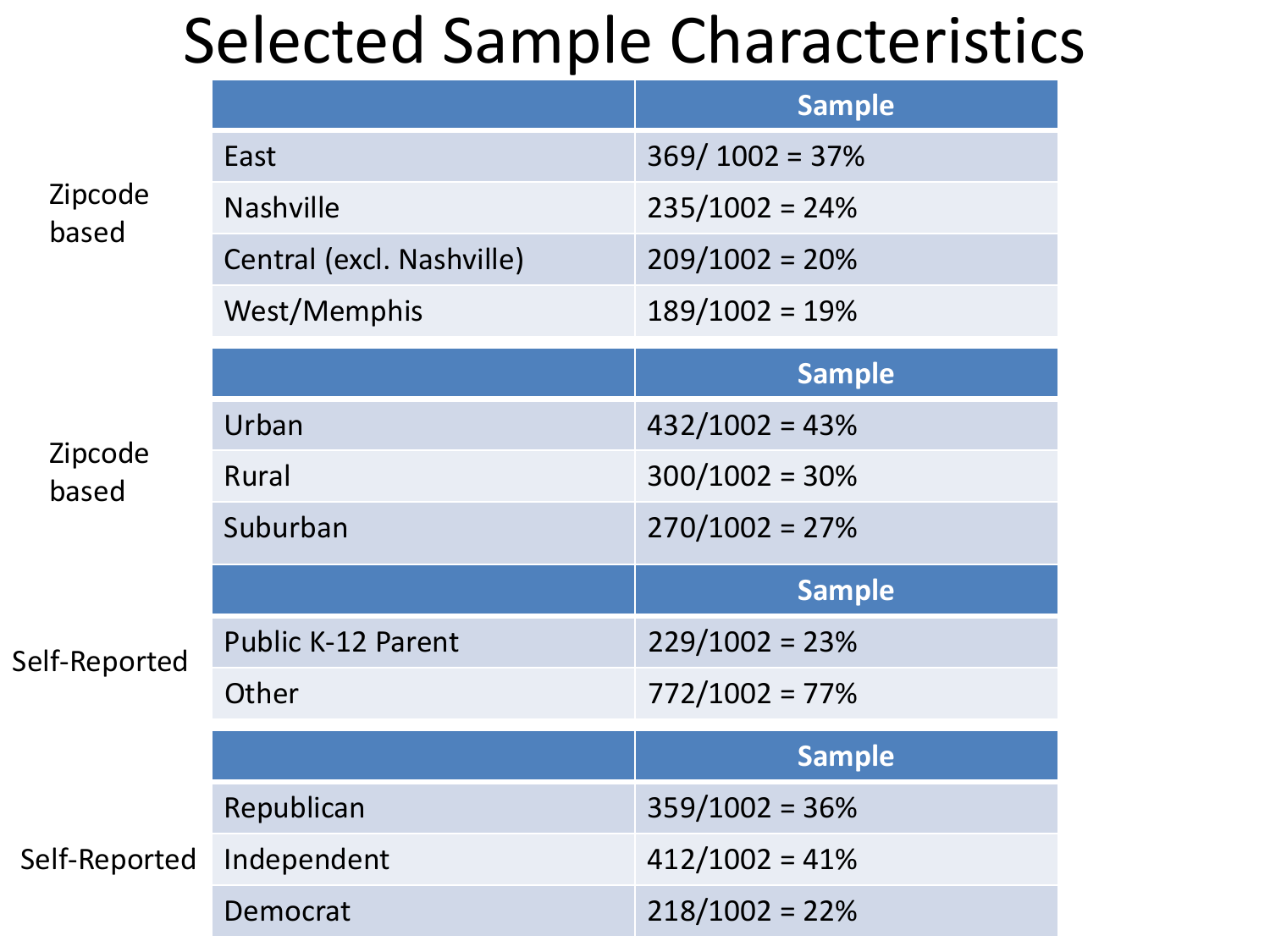#### Top Priorities For Tennessee State Government by Party ID

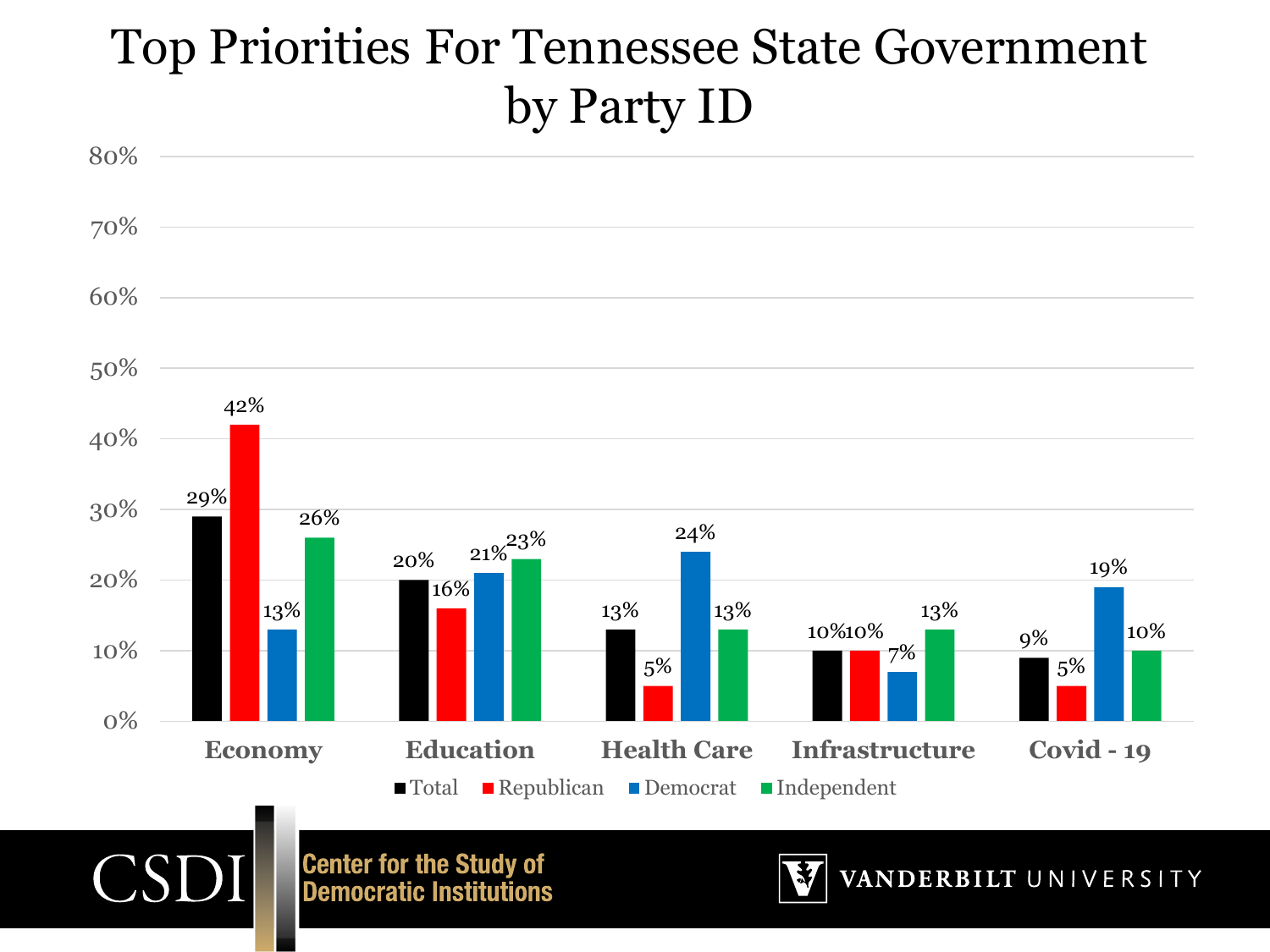# Opinion on Importance of Access to Good Public Education by Party ID

In general, how important to you and your family is access to good quality k-12 public school education?





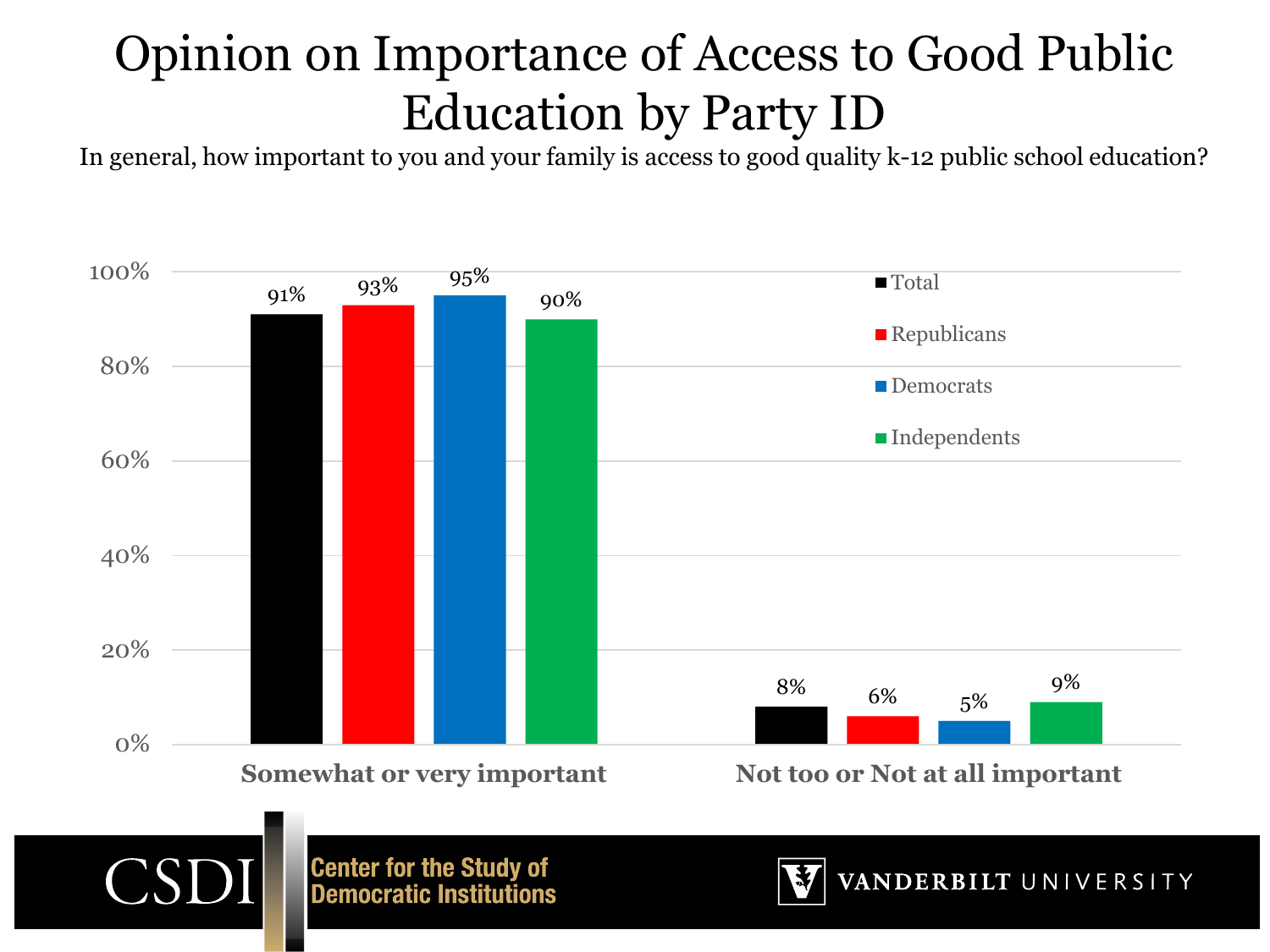# Opinion on Importance of Access to Good Public Education by Kids or No Kids in Public Schools

In general, how important to you and your family is access to good quality k-12 public school education?

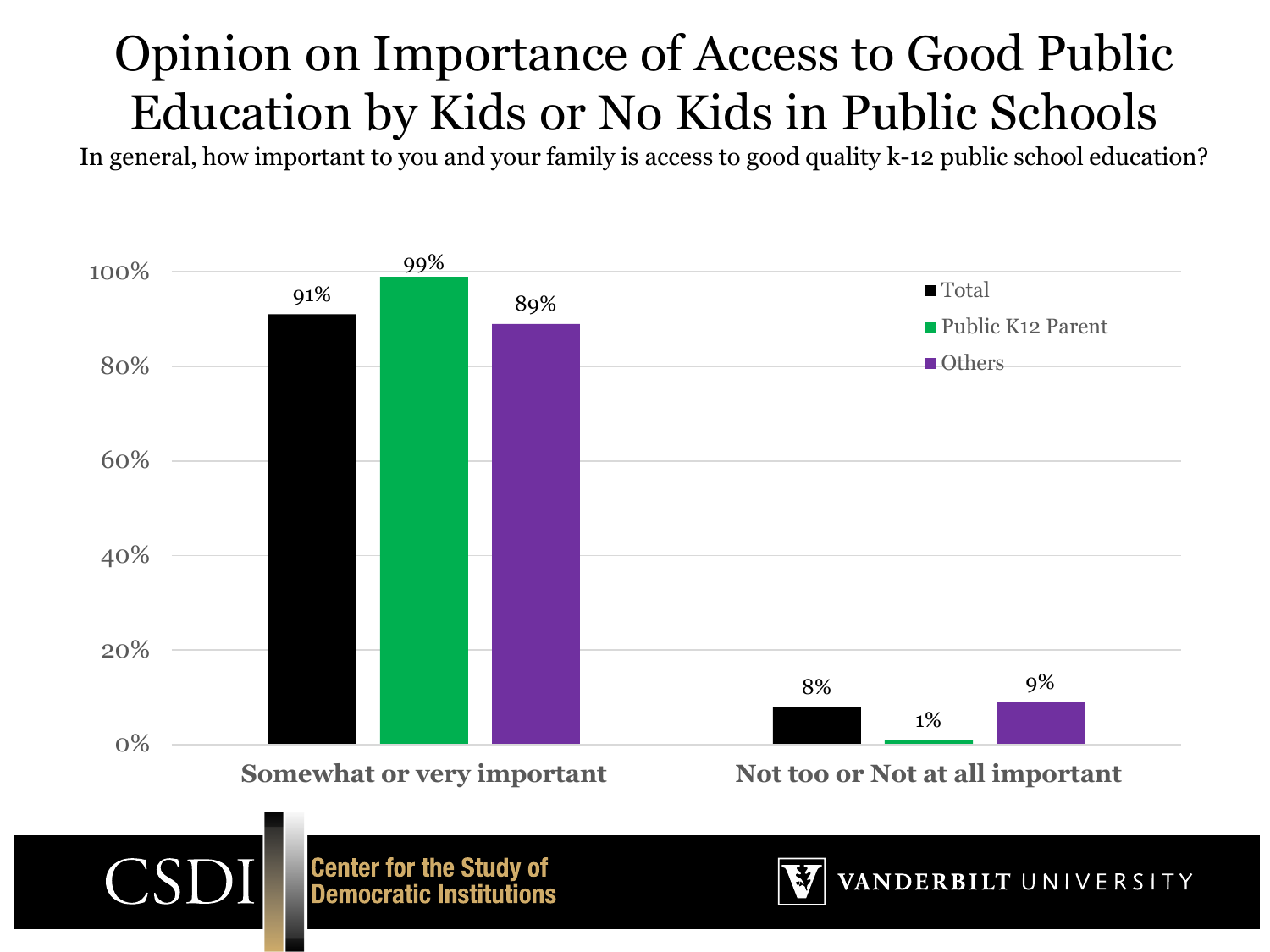# Opinion on Importance of Access to Good Public Education by ….

In general, how important to you and your family is access to good quality k-12 public school education? (% "Very Important" for each group)





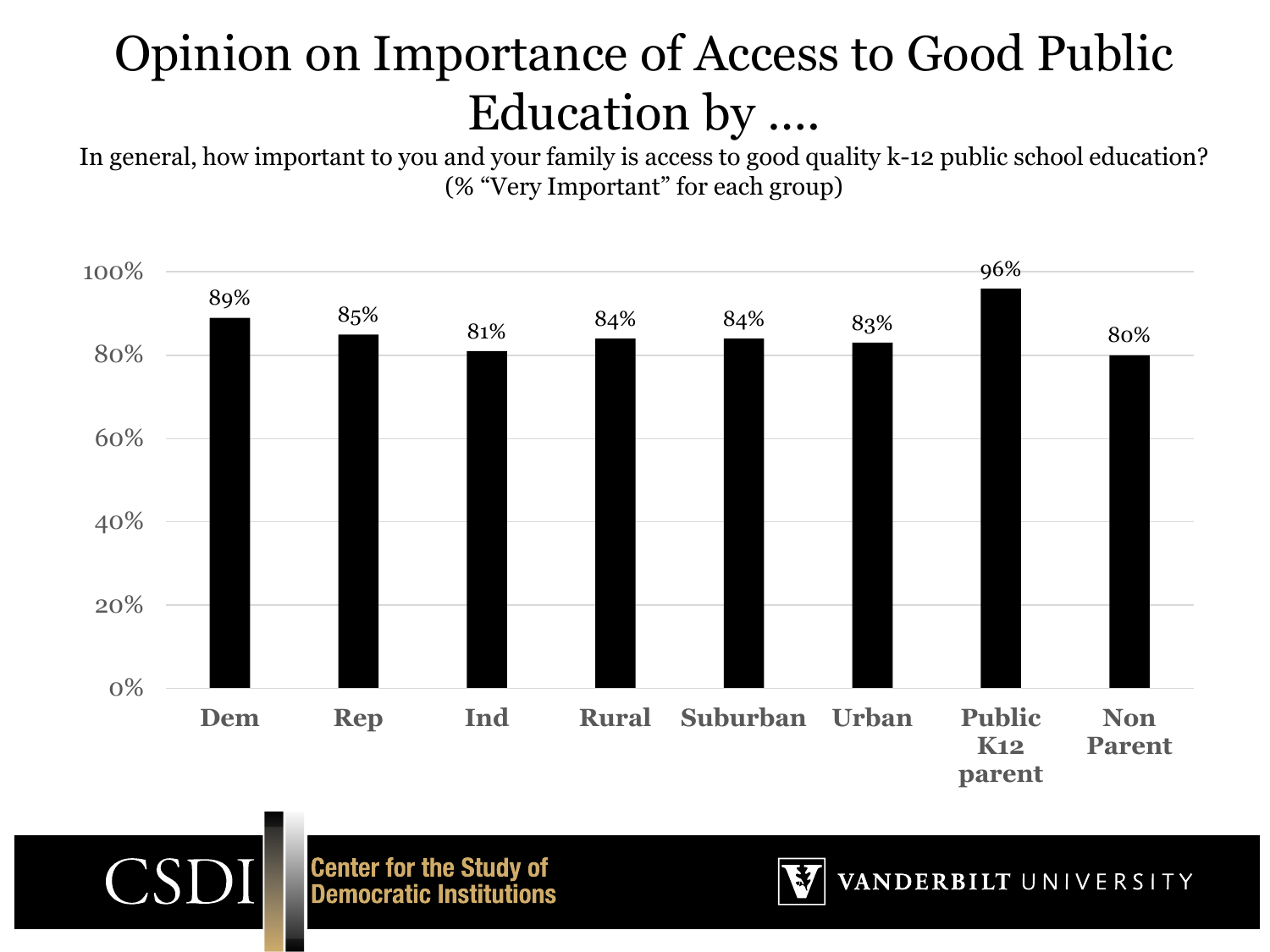#### Grade Given to K12 Public education in TN

Thinking about education in Tennessee... what grade would you give the performance of public preschools, kindergartens, and elementary schools in your school district?

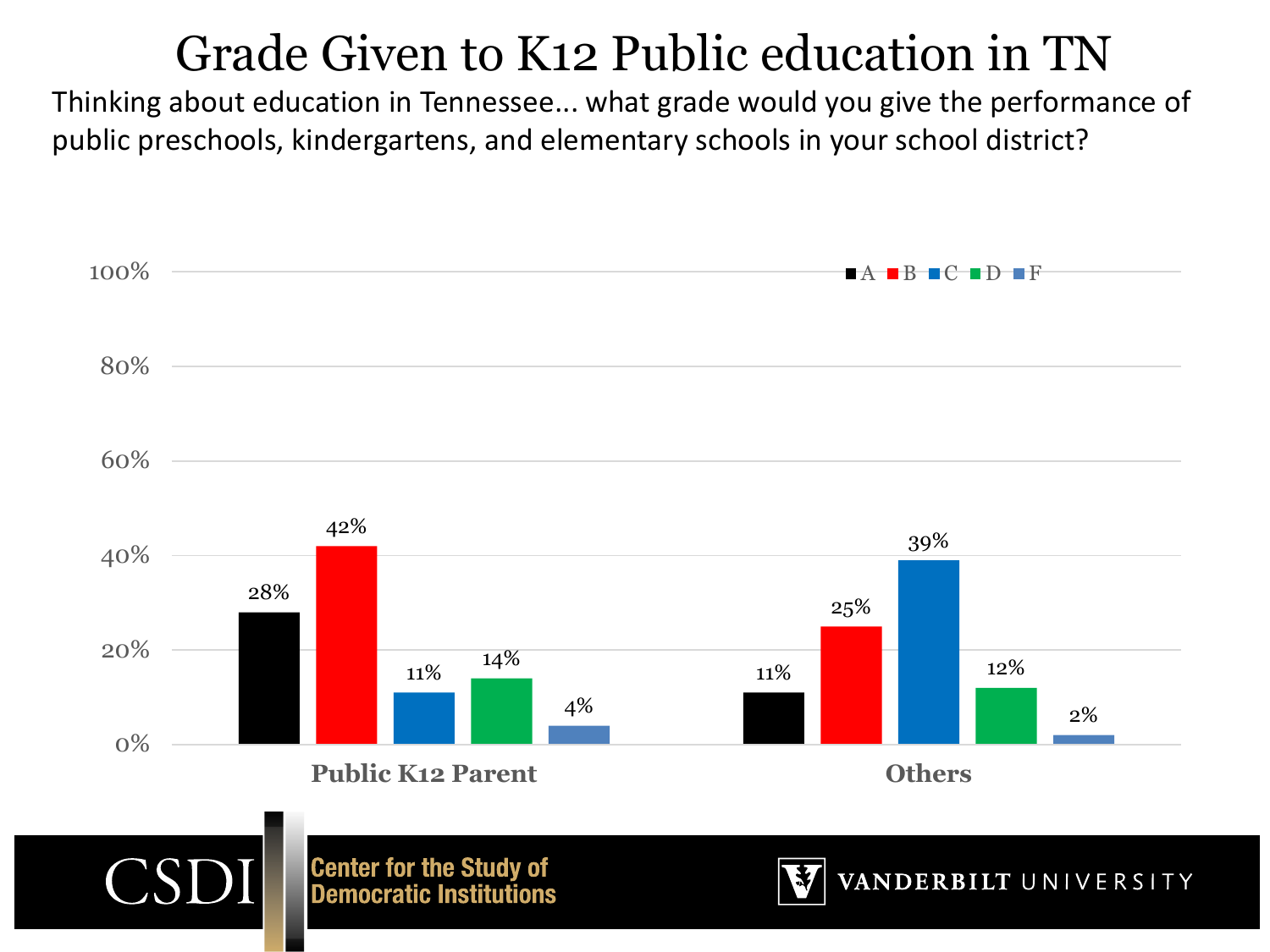#### Grade Given to K12 Public education in TN

Thinking about education in Tennessee... what grade would you give the performance of public middle schools in your school district?

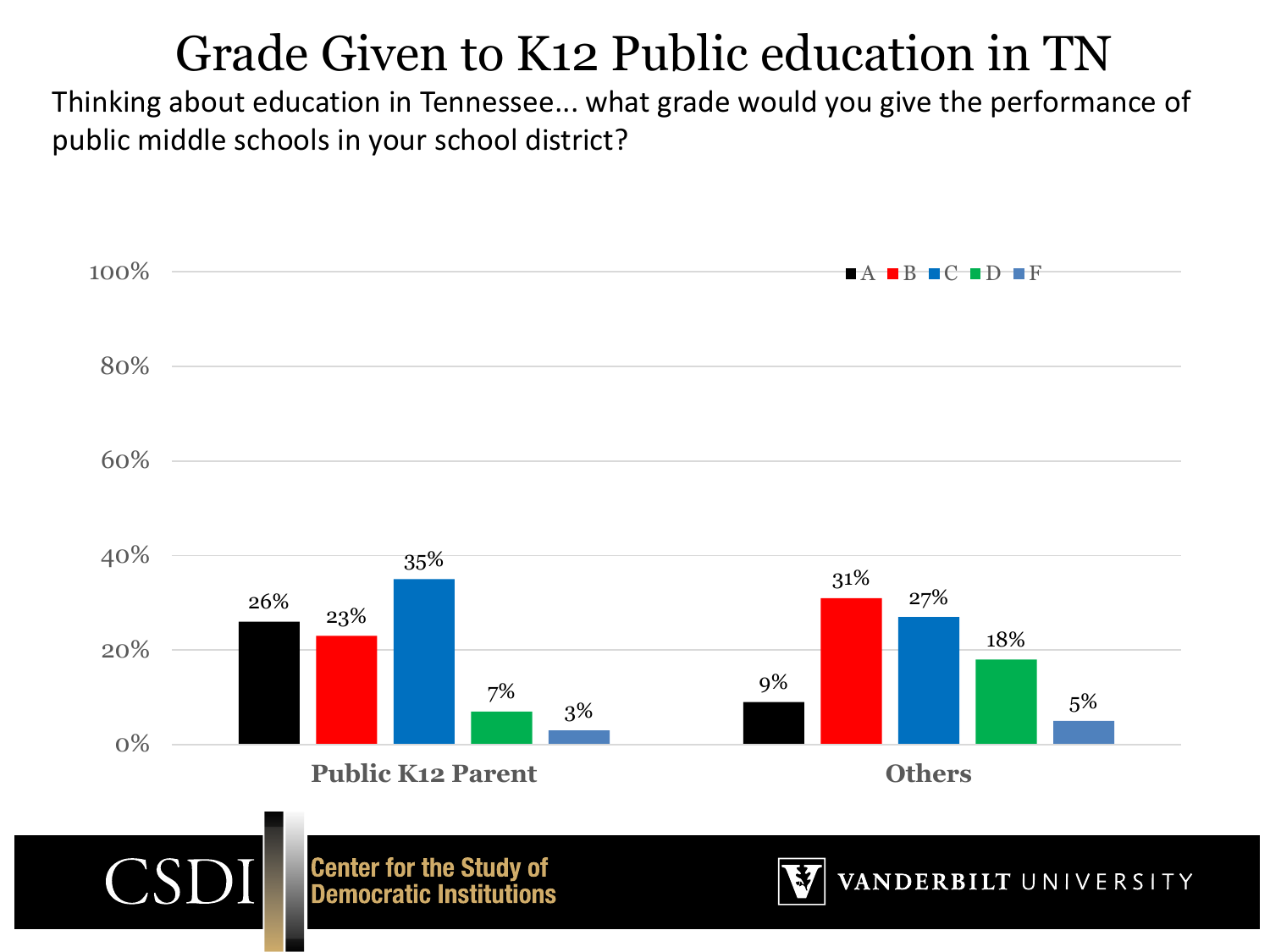#### Grade Given to K12 Public education in TN

Thinking about education in Tennessee... what grade would you give the performance of public high schools in your school district?

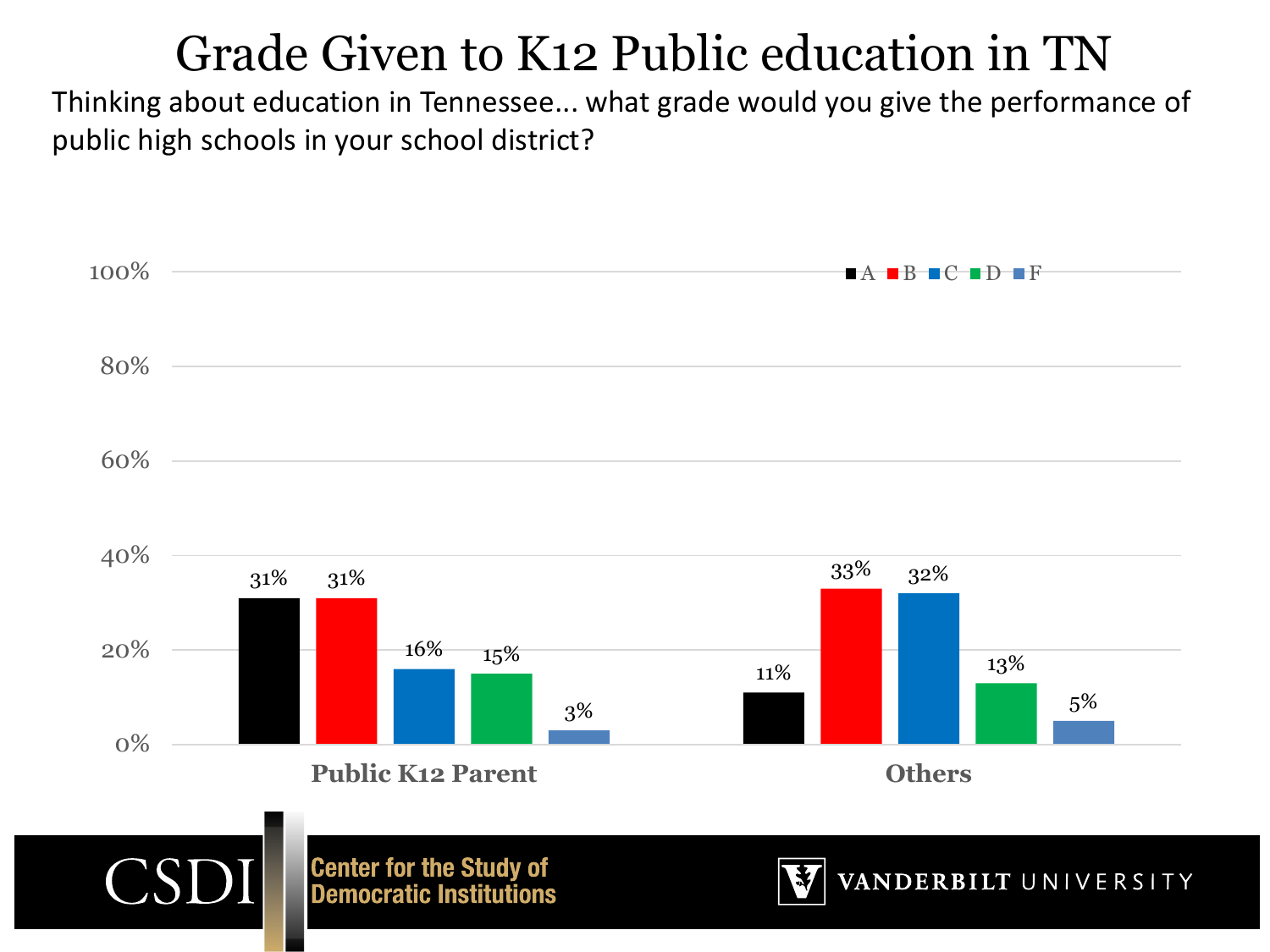# Knowledge of where School Funding Comes From In Tennessee by Party ID

Schools in Tennessee receive funding from a combination of sources. Where do you think local public schools get most of their funding from?

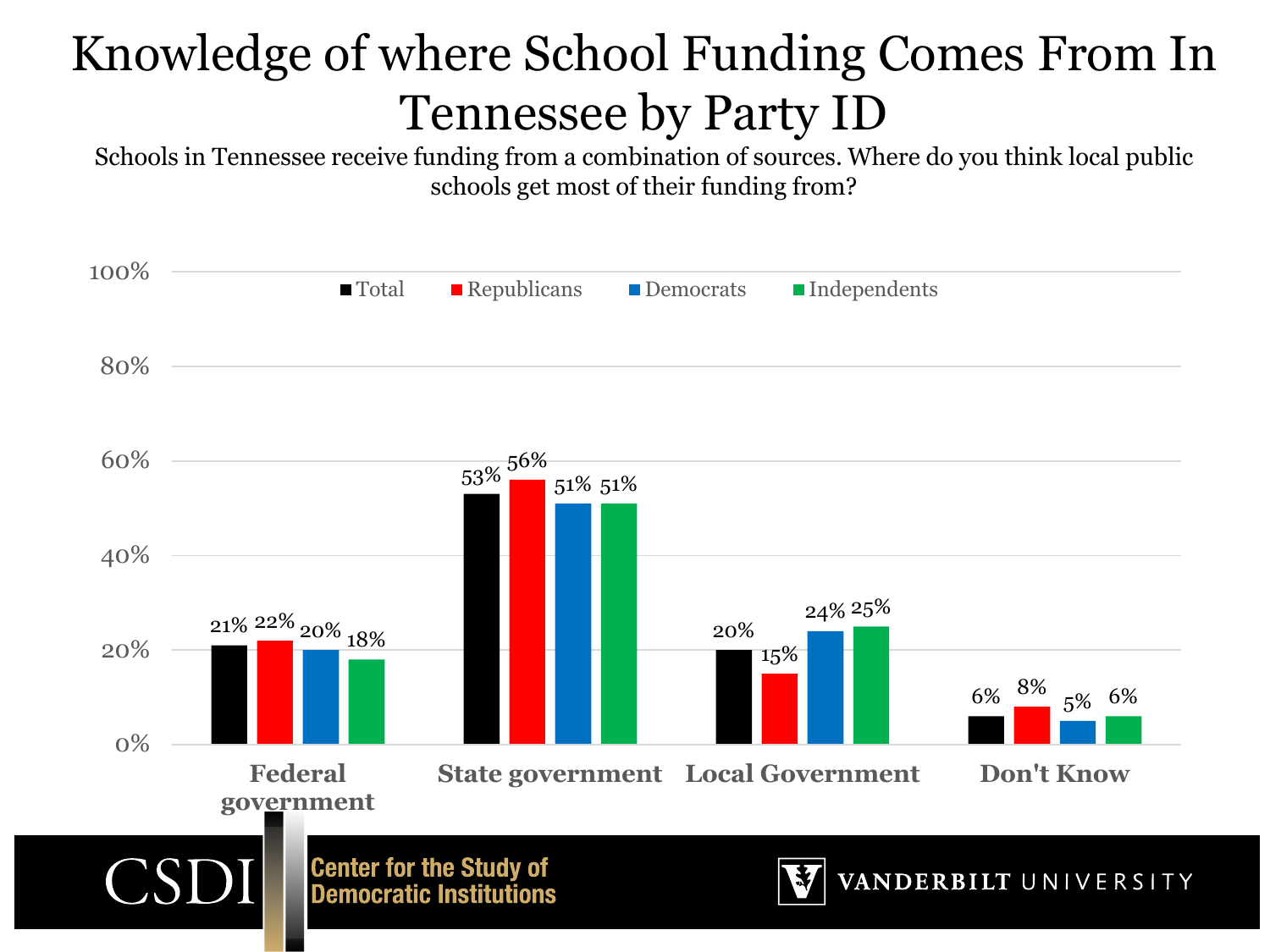#### Opinion on funding for Success by Party ID

Should schools receive additional funding if they show measurable success in educating students with higher needs, such as students with disabilities and English-language learners?

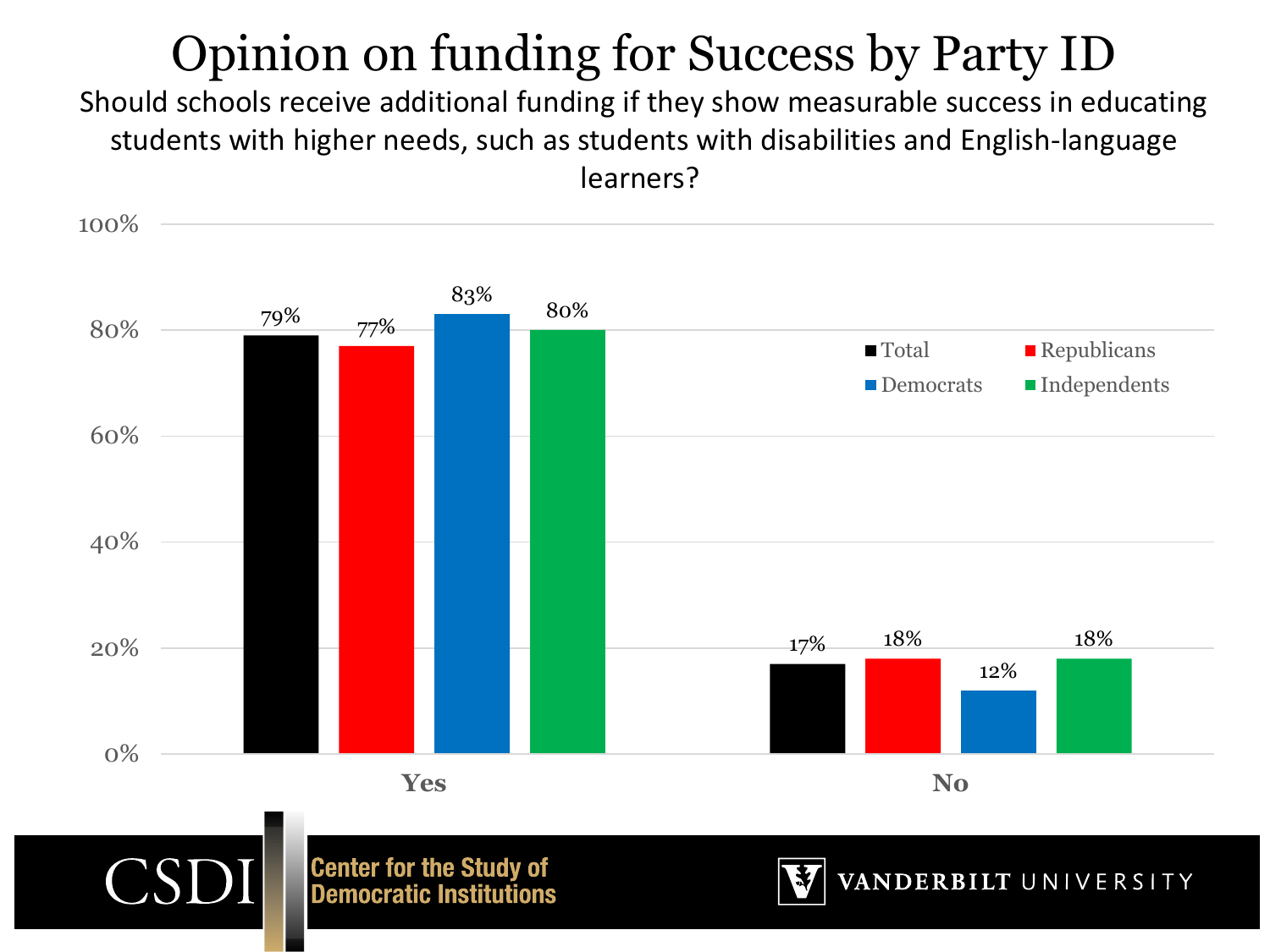# Opinion on funding for success by Community

Should schools receive additional funding if they show measurable success in educating students with higher needs, such as students with disabilities and English-language learners?

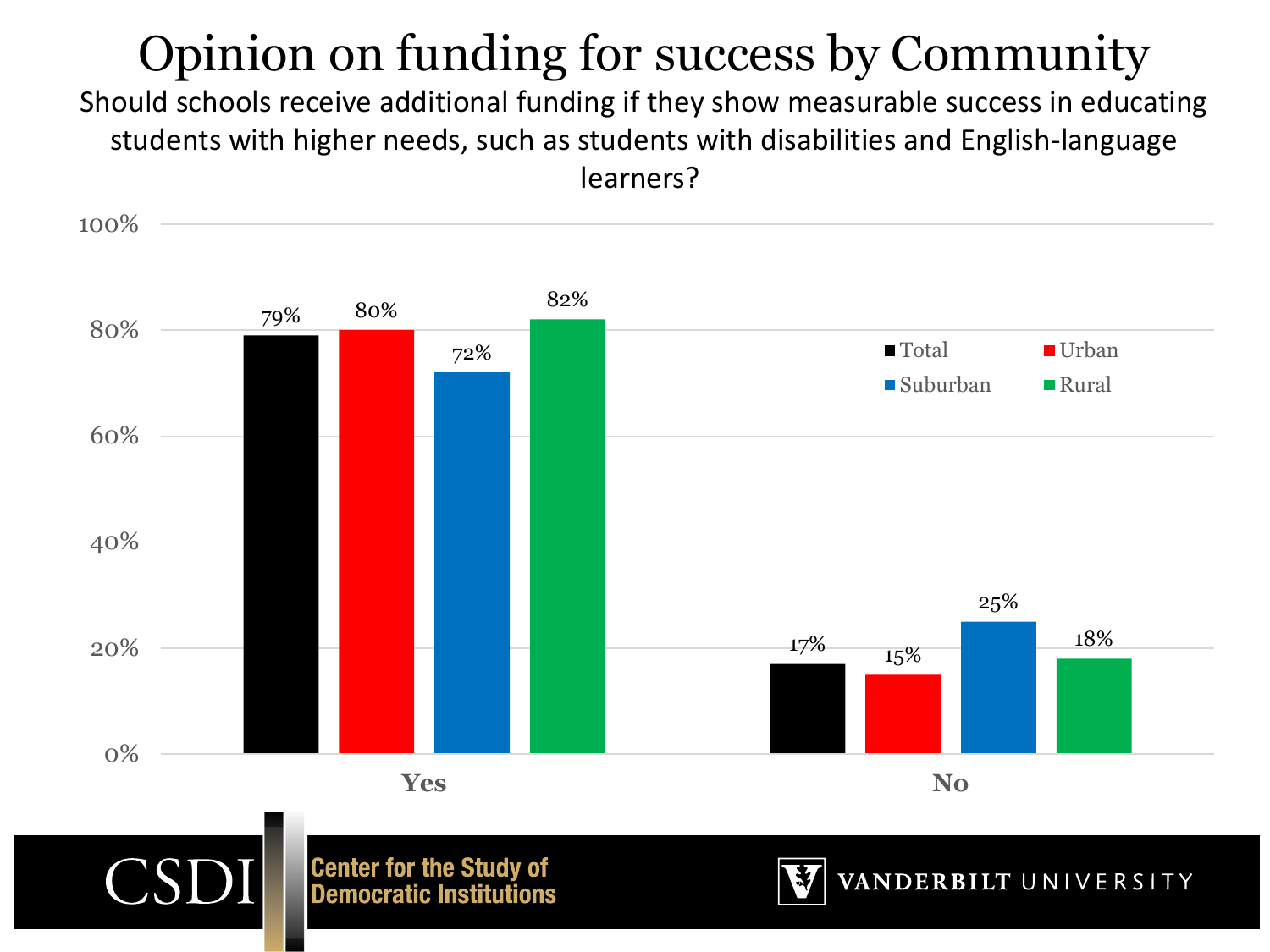# Opinion on School Funding Amounts by Party ID

In terms of the amount of school funding that school districts get from the state, do you believe your public schools receive….

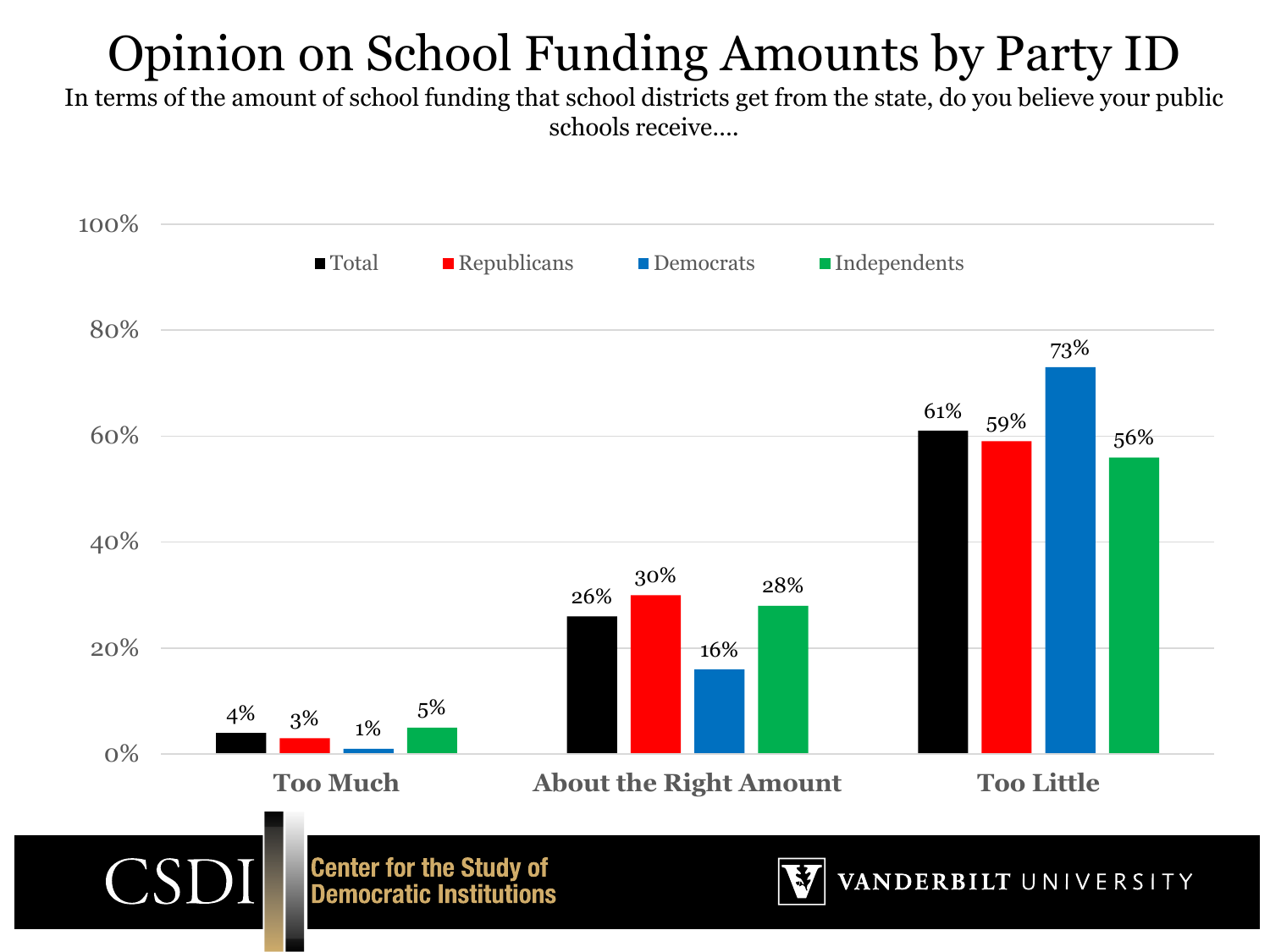#### Opinion on School Funding Amounts by Kids or No Kids in Public Schools

In terms of the amount of school funding that school districts get from the state, do you believe your public schools receive….

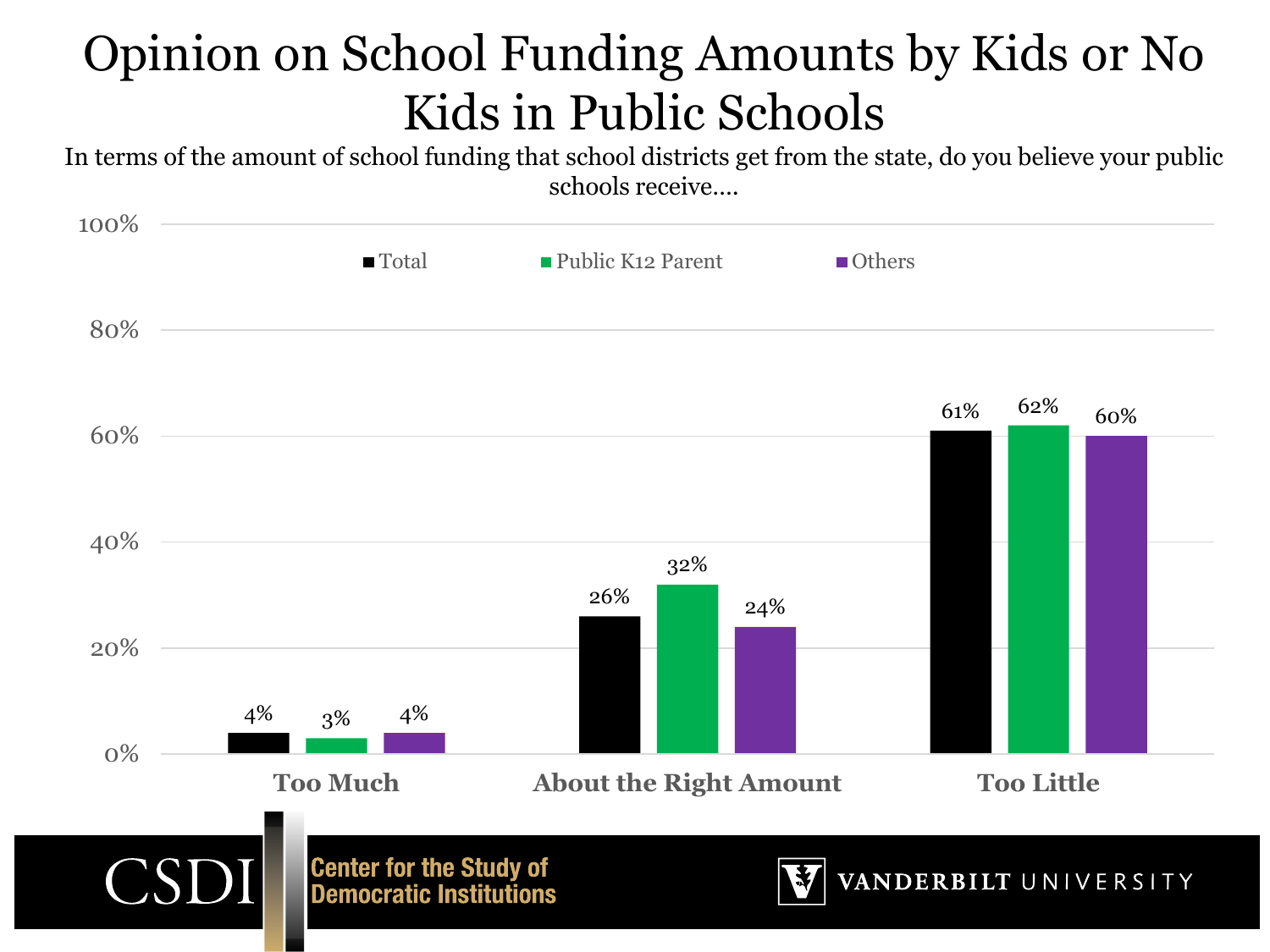#### Opinion on School Funding Needs

Suppose Tennessee were to provide funding to a public school based on student need, rather than the total number of students at the school. For each of the following, please tell me whether you would support, neither support nor oppose, or oppose the state providing more funding to a school with a larger population of this group of students ?

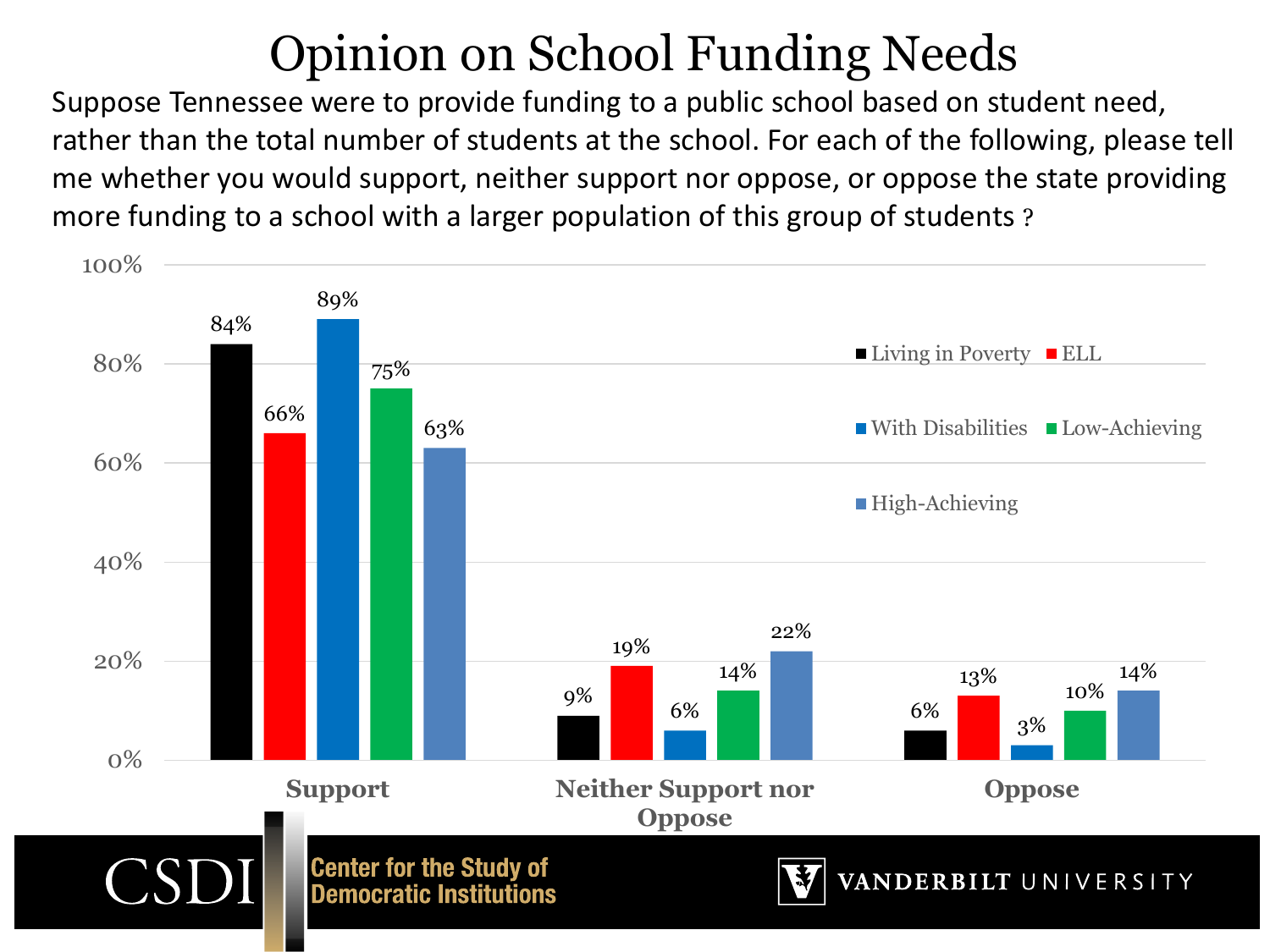In addition to asking whether respondents "support" or "oppose" increased funding for each group of students, we also asked the question in a slightly different way to make sure the results did not depend on how the question was asked.

We asked each respondent one of the following three questions to highlight whether funding should be based on the total number of students being taught or a particular type of student need. This gave respondents a choice between two policy alternatives (as opposed to simply supporting or opposing).

The results are consistent with prior question although there is more support for funding related to poverty and special needs than ELL.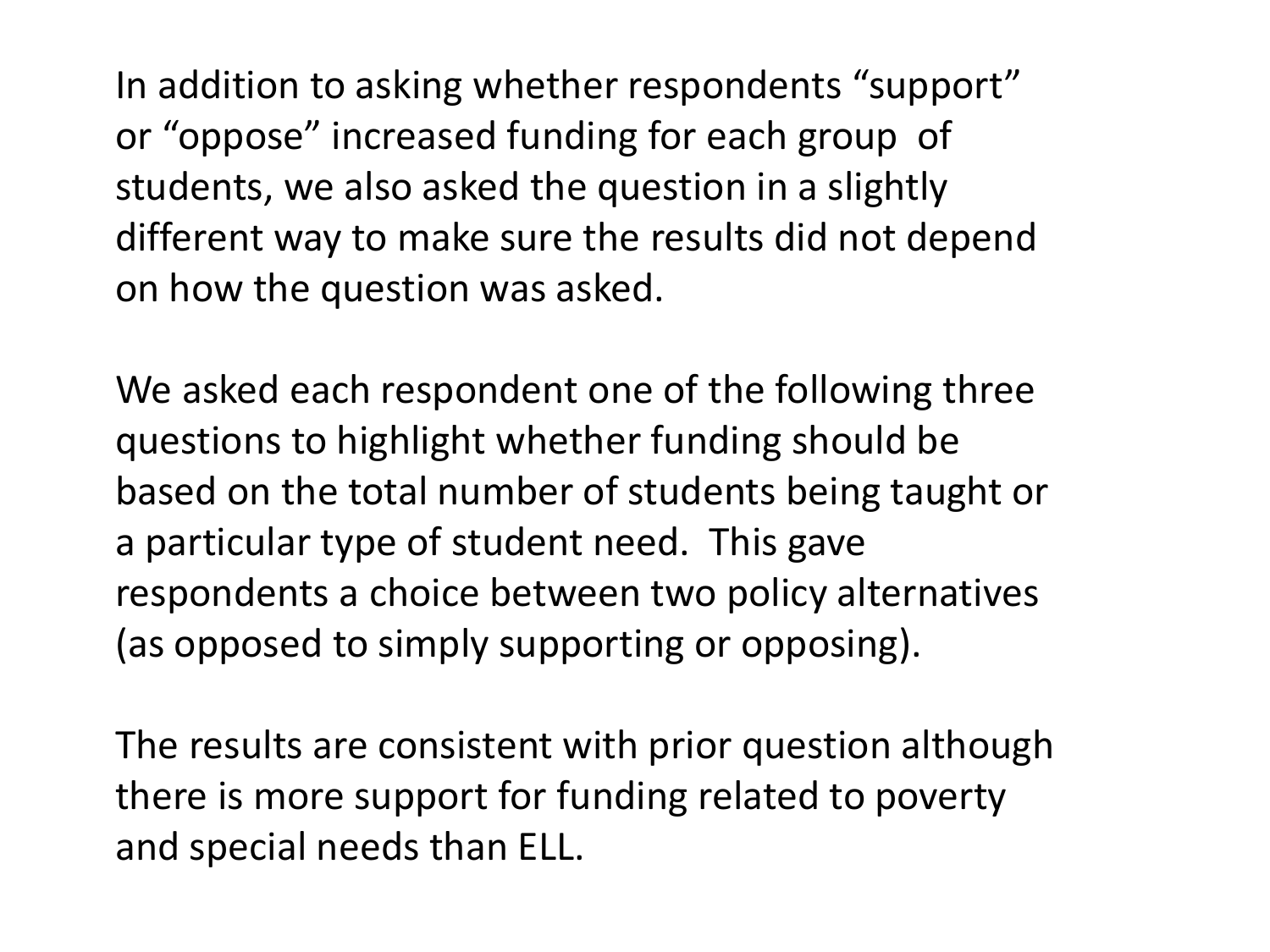# Opinion on funding amounts for public schools by Party ID – Students Living in Poverty

Do you think the amount of funding a school district receives from the state…..





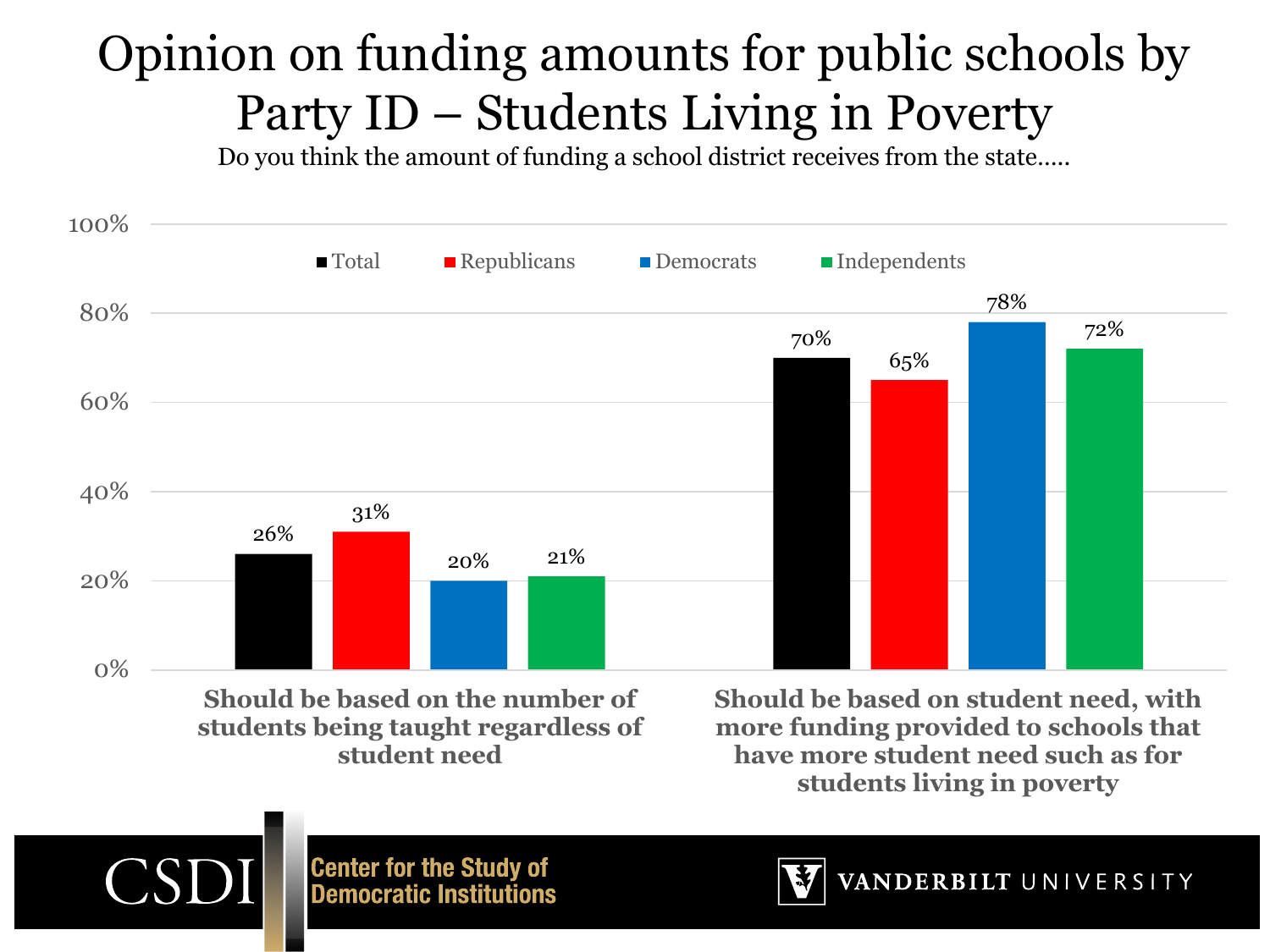#### Opinion on funding amounts for public schools by Party ID – Students with Disabilities

Do you think the amount of funding a school district receives from the state…..





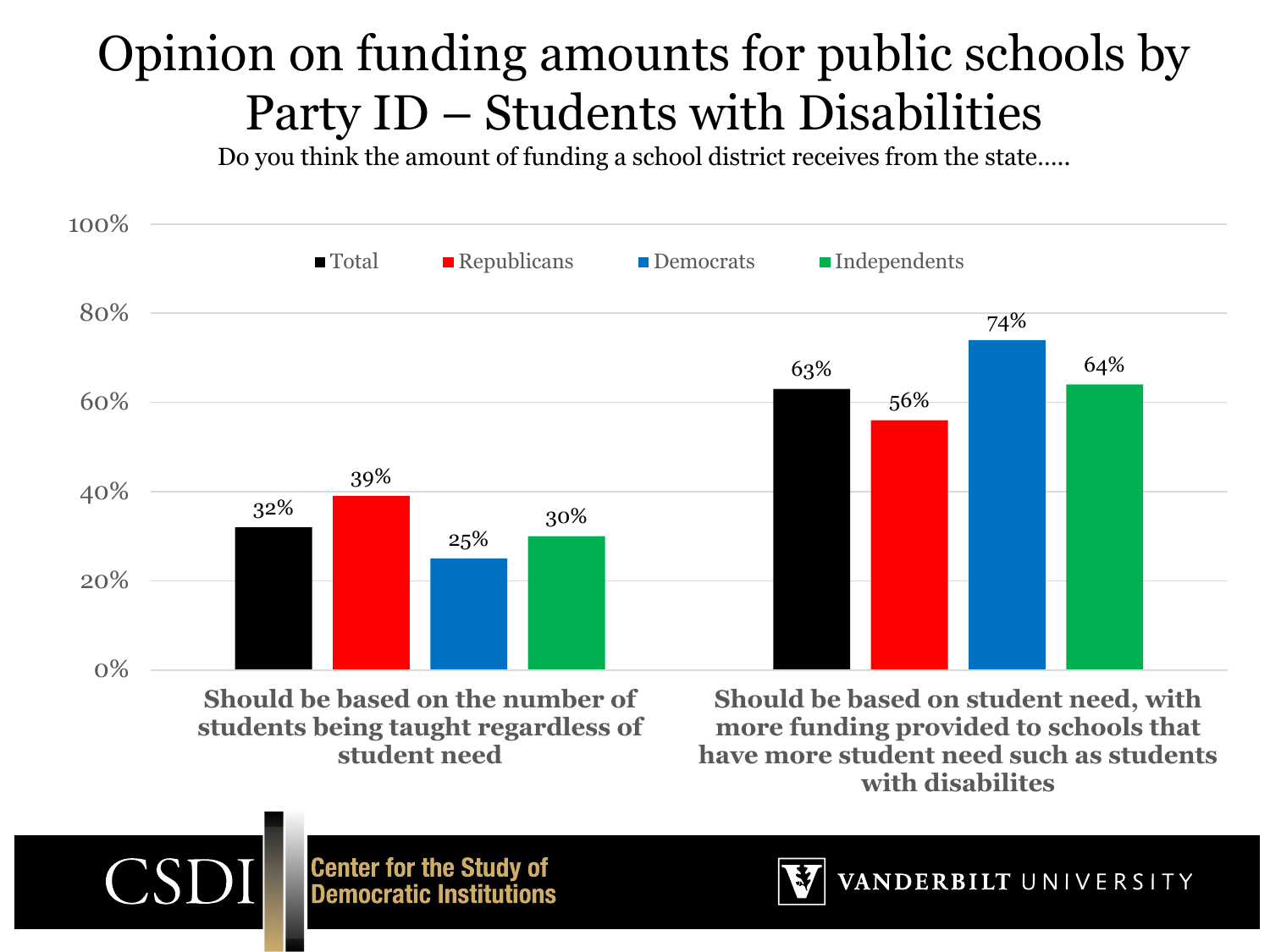# Opinion on funding amounts for public schools by Party ID – English Language Learners

Do you think the amount of funding a school district receives from the state…..





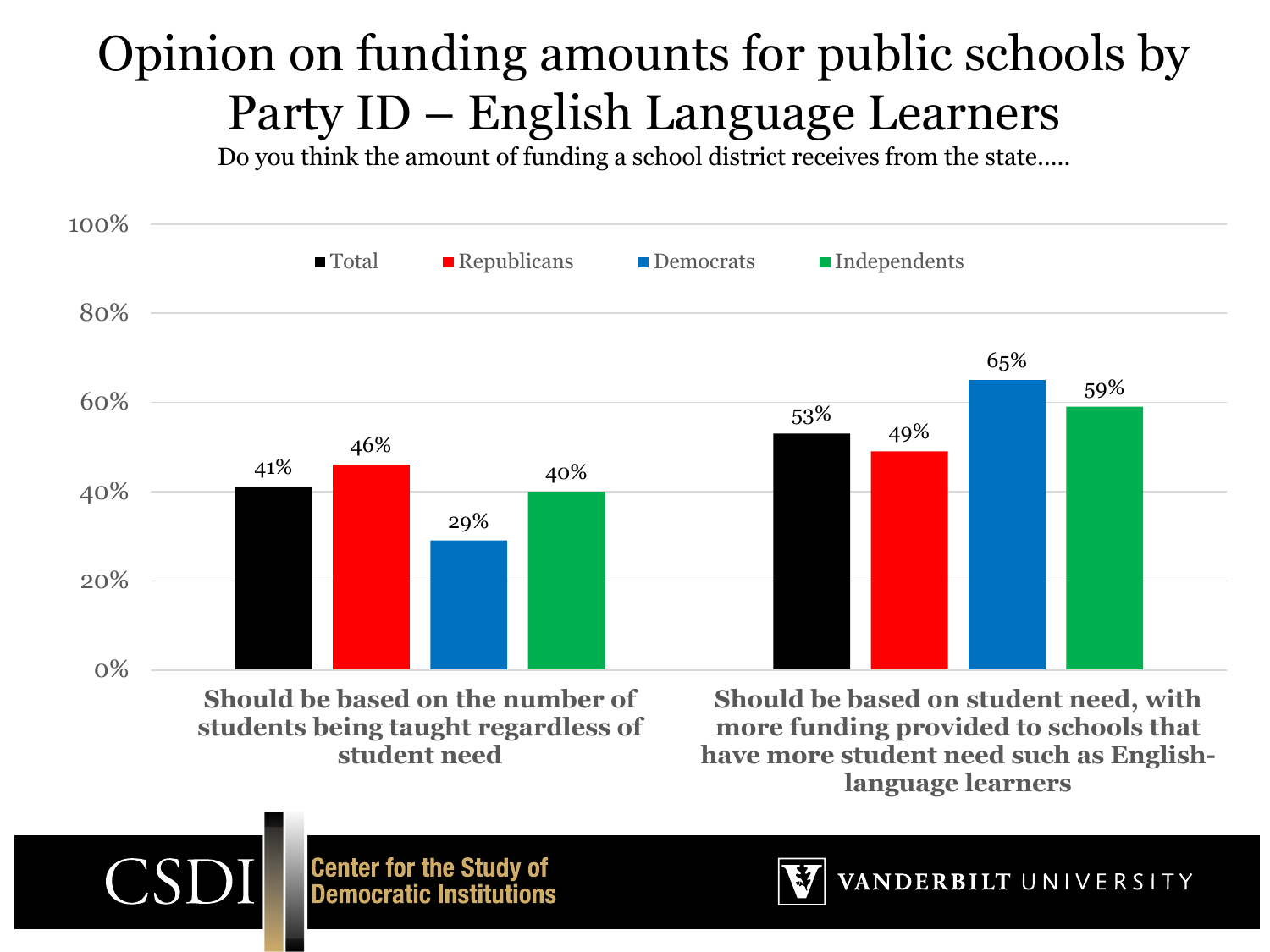The next question is a broader question about school support and support for student funding regardless of where the student attends (e.g., charter schools, private schools, homeschooling) to provide additional context.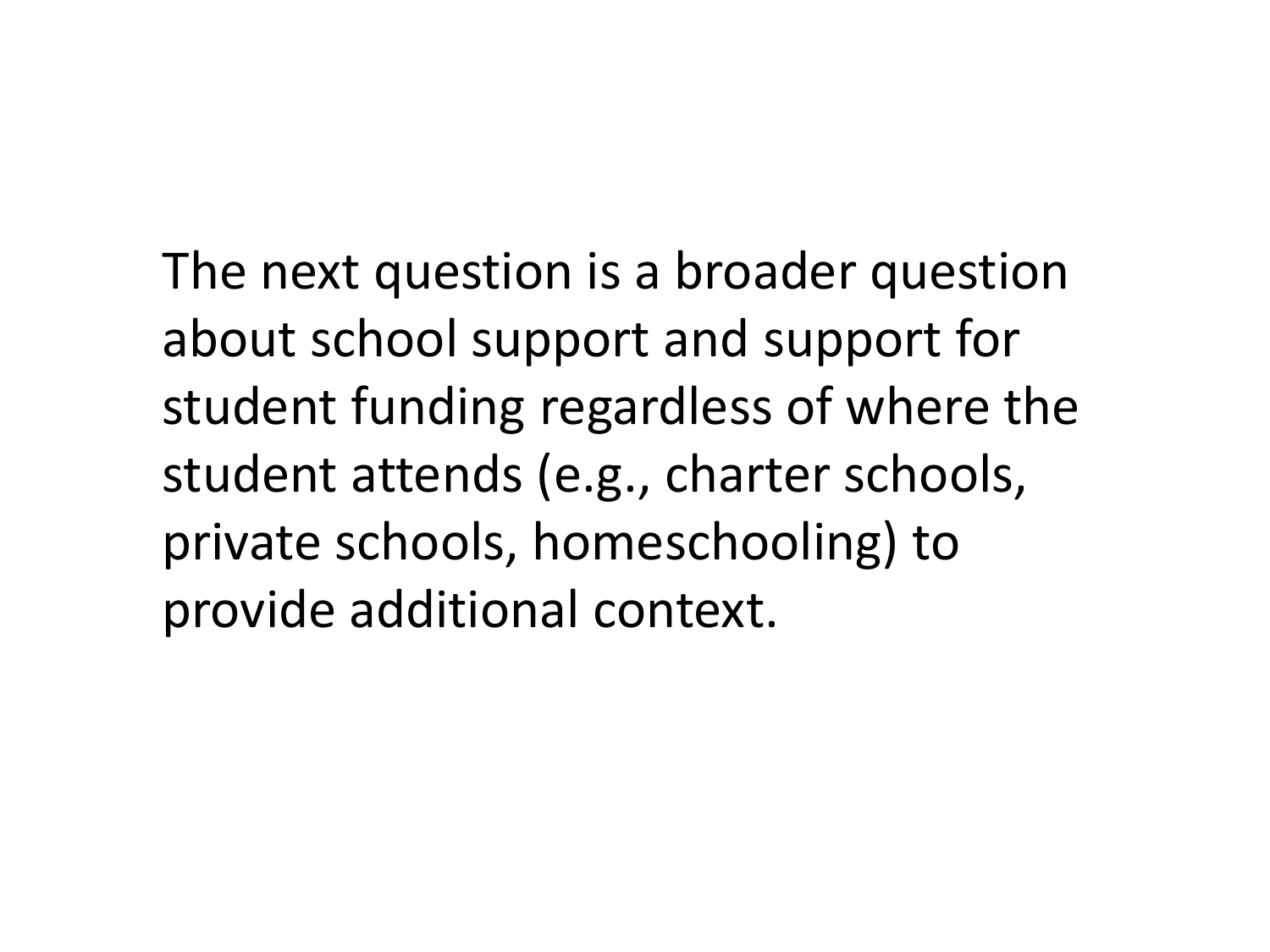#### Opinion on School Funding Going Directly to Students and Parents by Party ID

In general, would you support or oppose school funding being given directly from the Tennessee state government to students and their families so they can use the money to pay for schooling of their choice, including homeschooling or public, charter, or private schools, or do you not know enough to say?

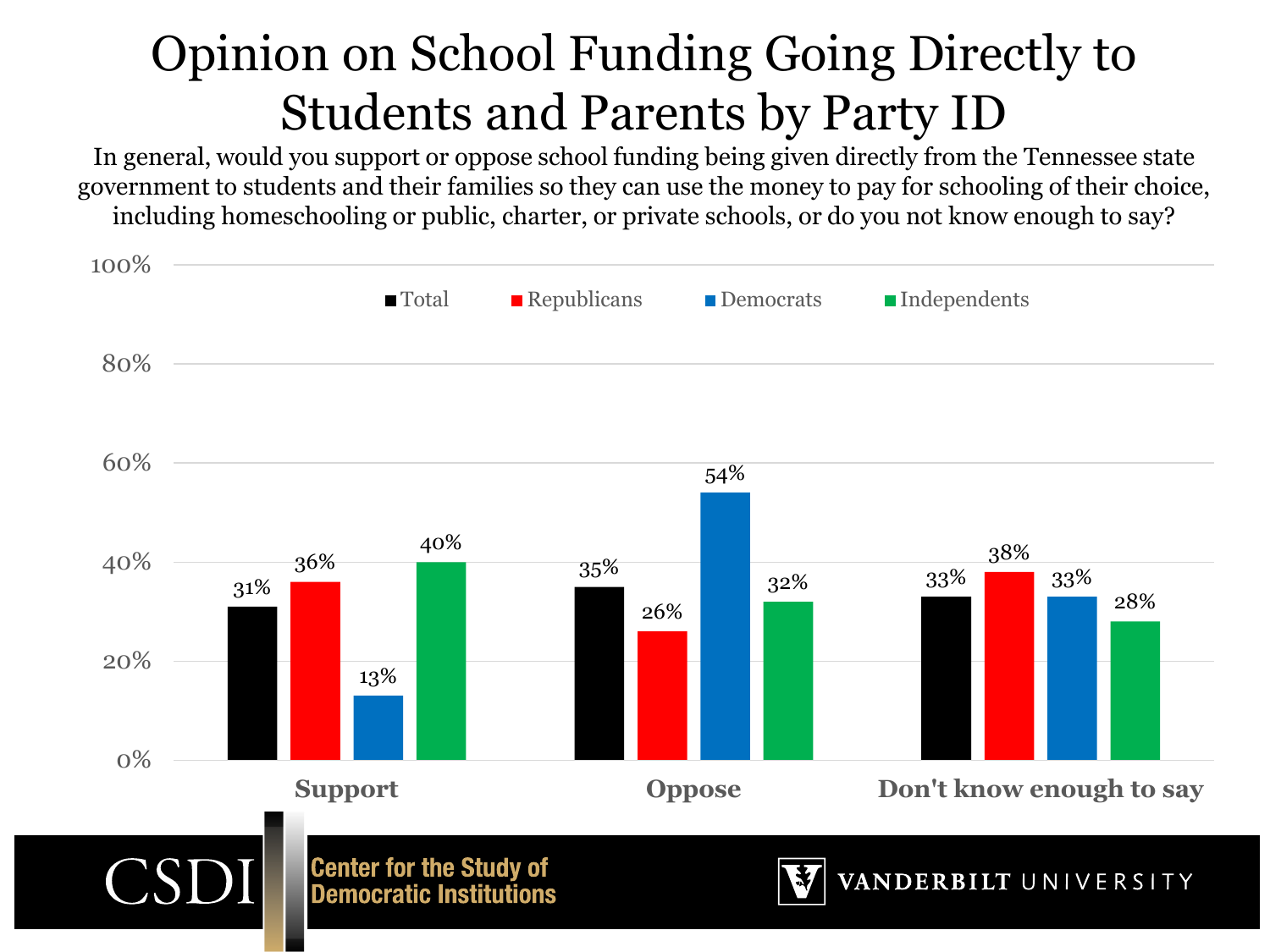#### Opinion on School Funding Going Directly to Students and Parents by Public K12 Parent

In general, would you support or oppose school funding being given directly from the Tennessee state government to students and their families so they can use the money to pay for schooling of their choice, including homeschooling or public, charter, or private schools, or do you not know enough to say?

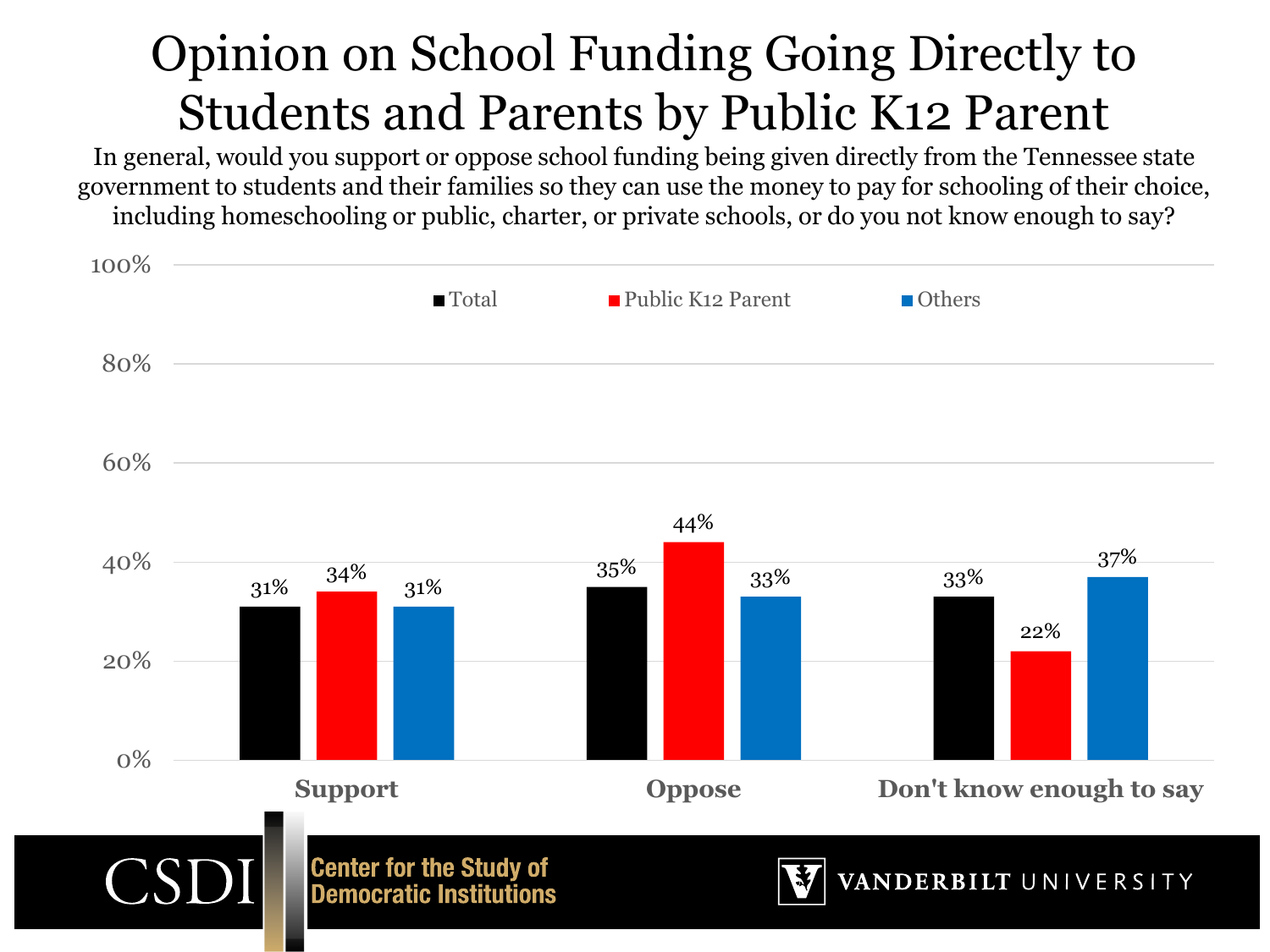While not related to school funding, we also asked about partisan school board elections.